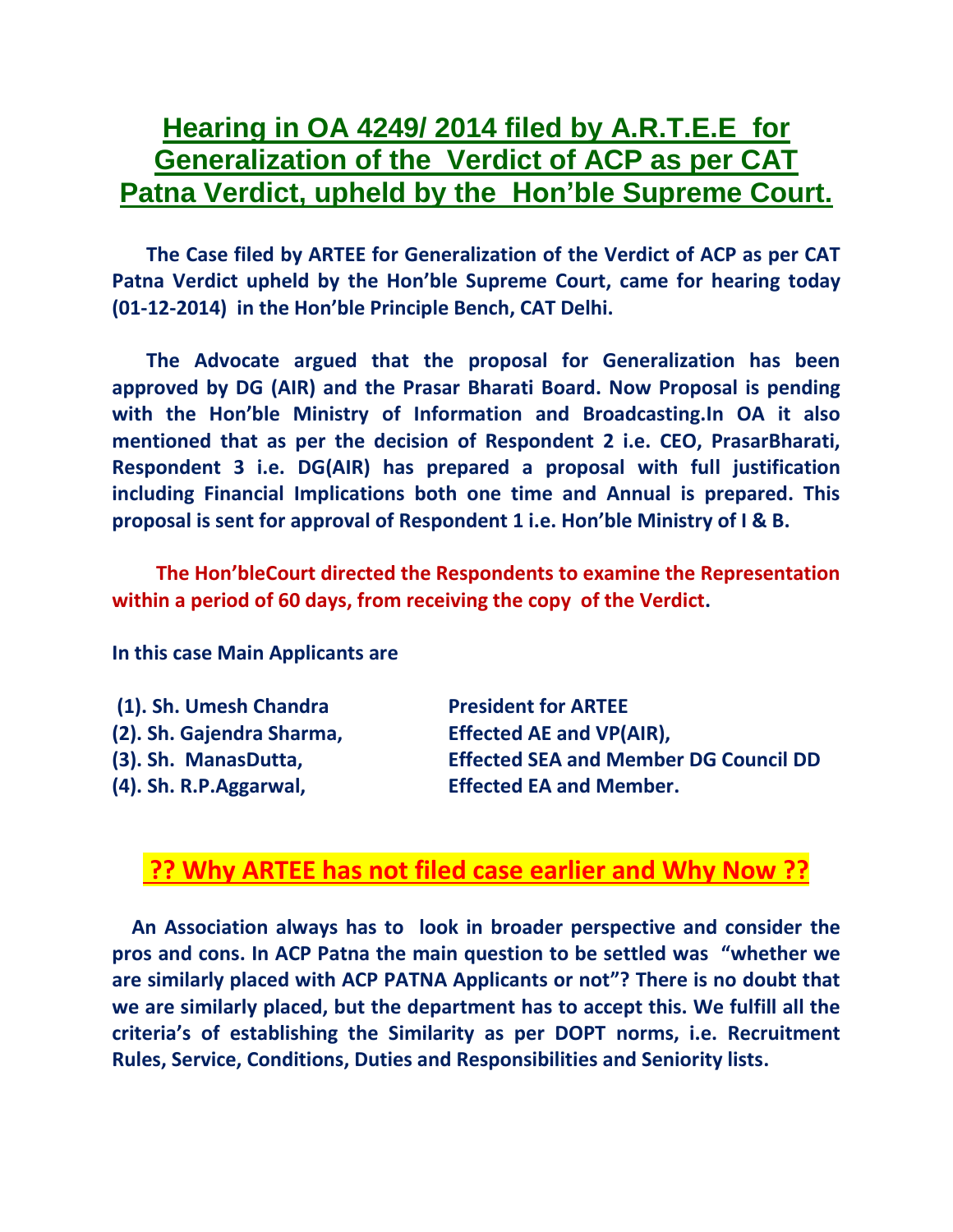**Till today all the verdicts delivered, directed to extend the benefit "If they are similarly situated". It was discussed at various levels that some of the orders issued about scales, like 05/12/97 order and 25/2/99 order are said to be the hurdles in deciding the Similarity. This point has been argued and debated during litigation of ACP PATNA.**

 **As everybody is aware in 2013 , 11 applicants, including some CWC Members i.e. President, VP(TV), VP(NZ) and other Members filed an OA 757/2013 in their Individual Capacity. The department issued a speaking order to "Consider the Grant of CAP PATNA subjected to the outcome of Review Petition filed by the department against the decision of CAT and High Court Patna". This Review Petition was dismissed on 22nd Oct 2013. After this persuasion is being done. An Execution Petition is filed and in this MIB has submitted that "DG (AIR) has to send a Proposal for the Applicants and they are Ready to consider". MIB has issued several letters to DG(AIR) for preparing and sending proposals for applicants. On 10th Sept 2014 in the hearing of Execution Petition, Hon'ble Court ordered the personal appearance of Under Secy. And DG (AIR).** 

 **Feeling pressurized by this development and vigorous follow up made at various levels, DG (AIR) has prepared a proposal and in this proposal FIRST TIME DG (AIR) HAS MENTIONED THE FOLLOWING:**

## As per service Records, the appellants of OA 514/2002 to whom ACP is granted and appellants of OA 757/2013 are similarly placed**.**

 **Meanwhile, some segments have been spreading rumors about the persuasion of OA 757/2013 as a selfish move of Central Office bearers, while it was being done with the motive to establish the Similarity. Also a panic was being created that only applicants only going get it. If ARTEE would have filed the case earlier the Govt. could question the above mentioned points, but now since we have at least one official document in which similarity is established, we filed OA from ARTEE for all eligible EAs, SEAs and AEs.**